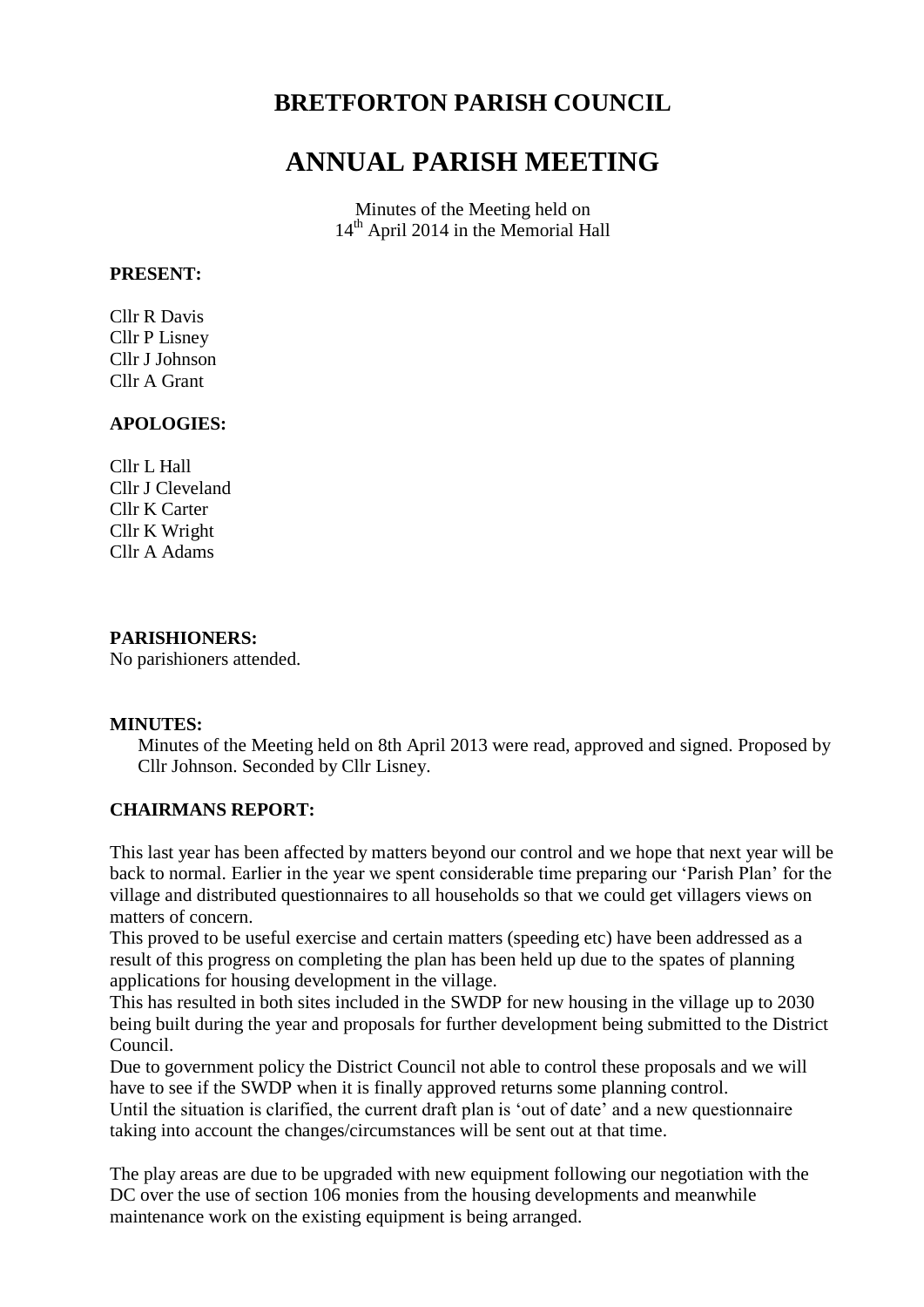The Sports Club lease is in the process of renewal and the PC is taking control and responsibility for the maintenance of the recreation ground car park as part of this and we are in the process of considering replacement boundary treatment. The PC has supported the Sports Club by obtaining planning approval for a secure mower/equipment store building and subject to other grants being obtained providing additional funds to get this completed.

The closure of the village shop and PO has resulted in the formation of an independent 'Community Shop' organisation and the council has supported this initiative with funding and technical assistance. We were fortunate to be able to secure the mobile PO, 3 times per week in the village and this will continue until the shop is in the position to take over the service.

Traffic through the village remains a concern but the recent resurfacing works together with added signage and the use of our shared speed awareness sign has made an improvement. The parking in New Street is a dangerous hazard but we have had meetings with our County Councillor and the WCC Highways Officer to install further areas of double yellow lines and widen the road opposite The Butty. As part of these works the substandard footpath is due to be renewed but we will see if/when this is achieved!

We have added new tree planting around the village last winter and most of them are doing well.

The Burial Ground has been maintained by the PC during the year and this has included new shrubs and flower planting. The inspection and repair of all memorials that required stabilising and the restoration of the burial ground gates. The mowing contract has resulted in compliments on the appearance of the ground and generally the improvements have been well received.

The Clerk and I have been dealing with a considerable weight of enquiries from one particular parishioner most of which relate to the burial ground history. It is appreciated that these matters are of concern to the person involved, but it does result in a lot time being taken up dealing with these queries and this limits the time available to spend on projects to improve village facilities for the majority of parishioners.

Looking forward to next year, we intend to try and get a mandate for some positive, significant improvements in village facilities such as a replacement village hall and possible linked community shop, and hope to progress other matters such as the provision of allotment gardens and improved road safety.

## **COUNTY COUNCIL REPORT:**

See report included in minutes for Parish Council meeting of  $14<sup>th</sup>$  April 2014.

## **DISTRICT COUNCIL REPORT**;

No report.

## **BYRD & CANNING CHARITY:**

5 Payments made 2014

23 payments at £20.00 making a total of £460.00 Balance £139.13 Accounts were approved. Proposed by: Cllr Lisney. Seconded by: Cllr Grant. Signed by the Chairman.